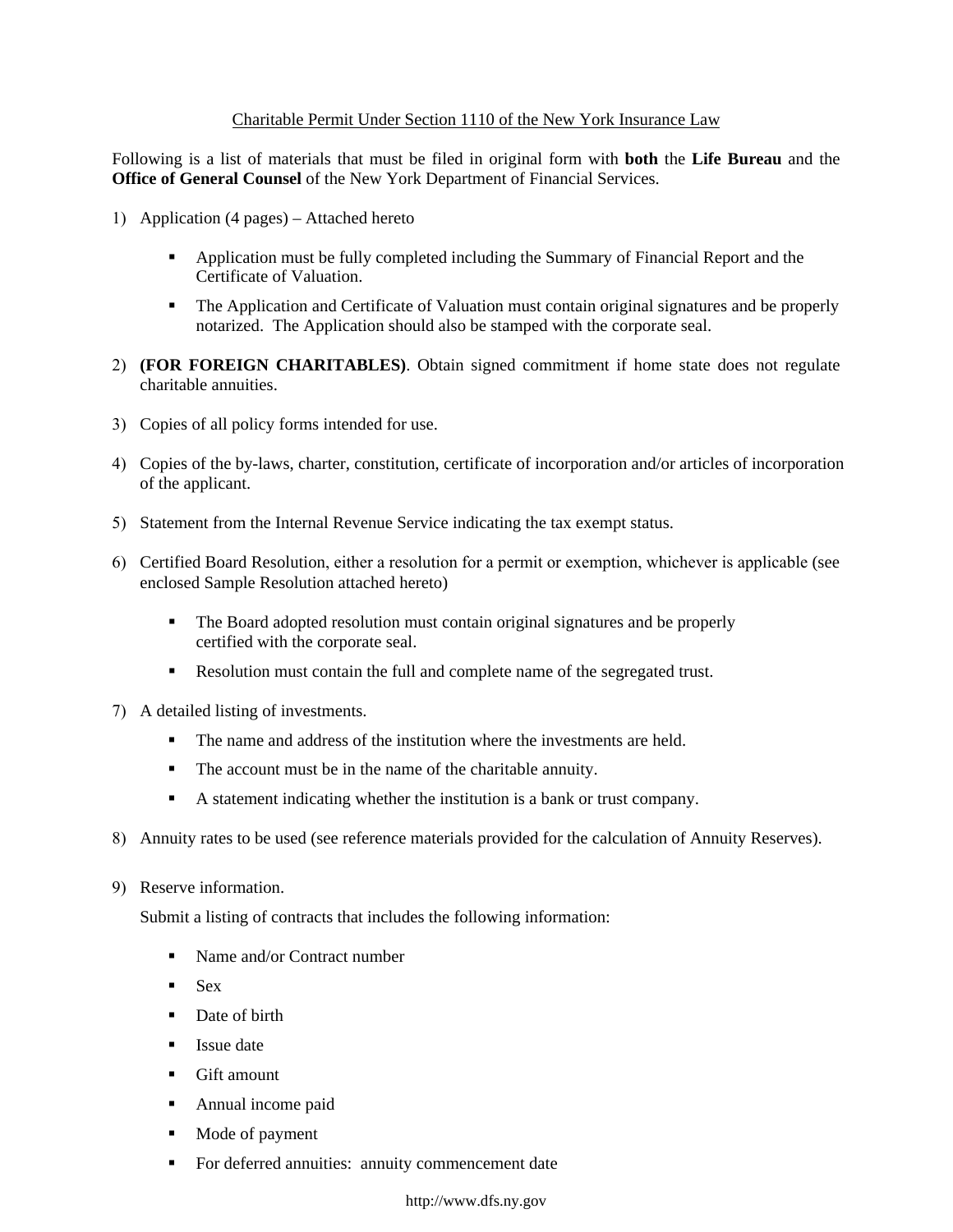- For joint and survivor contracts: all information listed above on both lives.
- Contracts must be identifiable as to which valuation basis and interest rate was used to value each contract.
- 10) Once your Society receives a permit, you are required to file an **Annual Statement,** relating to the financial condition of the segregated gift annuity fund, with this Department by March 1 of each year.
	- Furnish the name, title, address and phone number of the person responsible for filings.
	- Refer to the Department's website, www.dfs.ny.gov, for a copy of the Annual Statement Blank.
	- In accordance with Department Circular Letter No. 4 (1993), failure to comply with the statutory filing requirements of Sections 307 and 308 of the New York Insurance Law can result in the imposition of penalties **of up to \$250 per day.**
- 11) If the reserves on outstanding annuity agreements do not exceed \$1,000,000, the Society has the option of:
	- (a) applying for a permit; or
	- (b) requesting an exemption from obtaining a permit.

If the Society elects option (a) and is granted a permit, it shall be required to file an Annual Statement, relating to the financial condition of the segregated gift annuity fund, with this Department by March 1 of each year and may be subject to an on-site examination by this Department. The Society shall also be required to maintain assets at least equal to the **greater of** (i) \$100,000, **or** (ii) 115% of the minimum reserve required to be held by the Society on its outstanding annuities computed as follows: 115% of the reserve calculated using the method required by Section 4217 of the Insurance Law and 11 NYCRR 99 (Regulation 151) per Section 95.11(b) of Regulation 126 (visit the Department's website at *www.dfs.ny.gov* for the calculation of reserves).

 **greater of** (i) \$100,000, **or** (ii) 125% of the minimum reserve required to be held by the Society on its If the Society elects option (b) and is granted an exemption from obtaining a permit, it shall not be required to file an Annual Statement, relating to the financial condition of the segregated gift annuity fund, with this Department by March 1 of each year nor be subject to a possible on-site examination by this Department. The Society shall, however, be required to maintain assets at least equal to the outstanding annuities computed as follows: 115% of the reserve calculated using the method required by Section 4217 of the Insurance Law and 11 NYCRR 99 (Regulation 151) per Section 95.11(b) of Regulation 126 (visit the Department's website at w*ww.dfs.ny.gov* for the calculation of reserves). At such time when the statutory reserves reach \$1,000,000, the Society shall be required to apply for and secure a permit.

## **State, in your cover letter, whether the Society is applying for a permit or requesting an exemption from obtaining a permit.**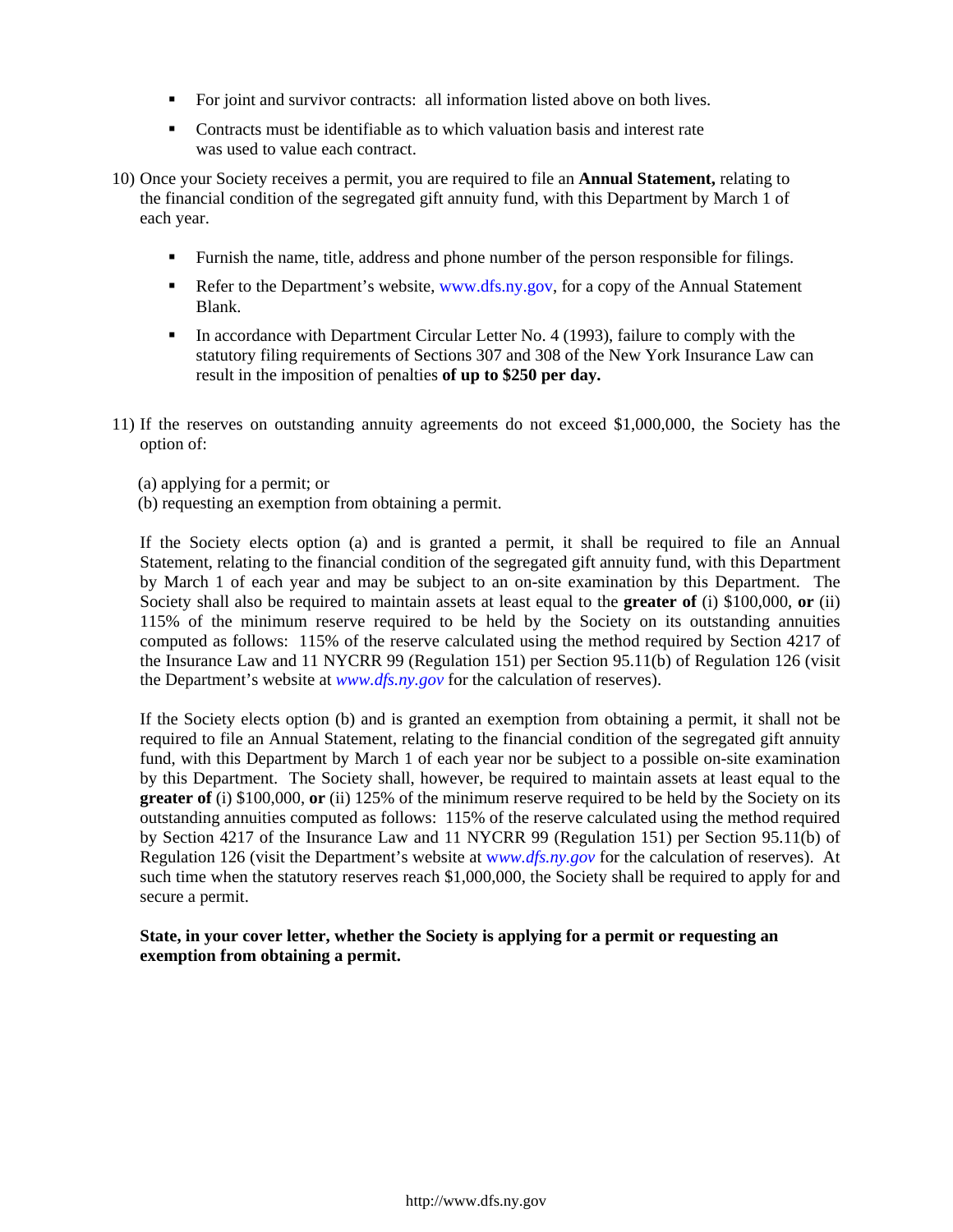## **APPLICATION FOR SPECIAL ANNUITY PERMIT BY CHARITABLE, RELIGIOUS, MISSIONARY, EDUCATIONAL OR PHILANTHROPIC CORPORATIONS OR ASSOCIATIONS (SECTION 1110 NYS INSURANCE LAW**)

To the Superintendent of Financial Services of the State of New York:

The undersigned, the …………………….…………………………………………………….. of ………………………………………..…………….…………. State of…..….……………..…., located at (insert address)…………………………………………………………………………………..………..…, being desirous of receiving gifts of cash and other property in the State of New York conditioned upon or in return for its agreement to pay an annuity to the donor or his/her nominee, hereby makes application for a permit as specified in Section 1110 of the New York Insurance Law and in order that the New York State Department of Financial Services may be fully advised as to the qualifications of said corporation or association to exercise such privileges in the State of New York, the following facts are submitted:

| (Indicate whether a corporation or an association and quote powers from certificate of |
|----------------------------------------------------------------------------------------|
| incorporation or articles of association.)                                             |

2. Is the corporation or association conducted without profit and engaged solely in bona fide charitable, religious, missionary, educational, or philanthropic activities?

Answer……………...

3. Has the corporation or association (including its predecessor corporation or association) been in active operation for at least ten years prior to the date of this application?

Answer …….………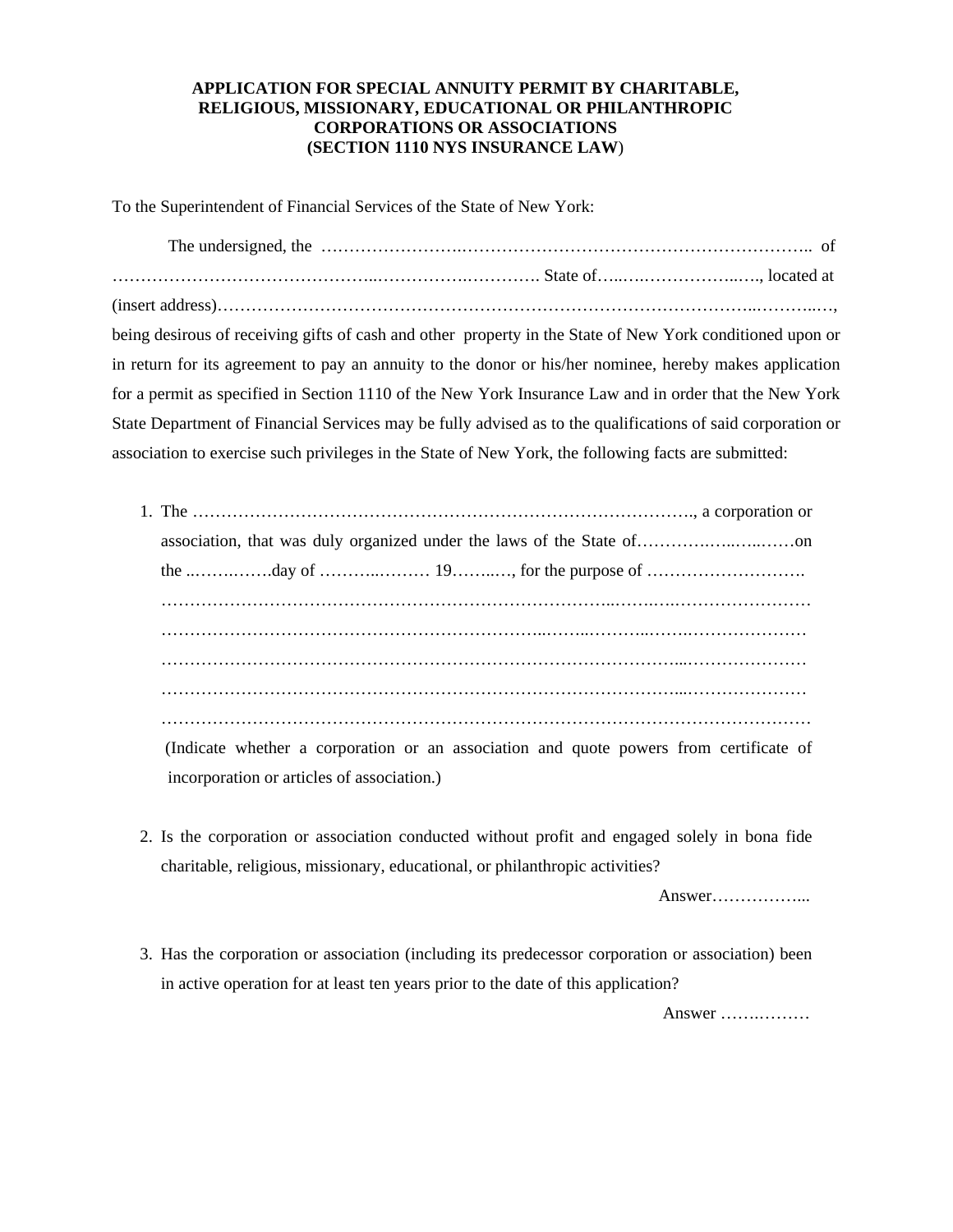-2-

4. Will the annuity rates to be charged on new contracts issued on and after the date of this application be sufficient at all ages, on the basis of the actuarial standard prescribed by Section 4217 of the New York Insurance Law for the valuation of future annuity obligations (or on the basis of any higher standard adopted by the corporation or association for the calculation of its reserves), to return a residuum to the corporation of at least 50% of the original gift or consideration upon death of the annuitant or survivor of annuitants?

Answer …….………

- 5. We have attached hereto a complete schedule of the present maximum annuity rates of the corporation or association. Answer …….………
- annuitants. 6. We have attached hereto copies of each present form of agreement currently issued to Answer ……………
- 7. Does the financial report submitted herewith show the admitted assets of the corporation or association that on the date of such report had been segregated as separate and distinct funds for the purpose of annuity benefits and that may not, without exception, be applied towards the payment of other debts or obligations of the corporation or association?

Answer …….………

- 8. We have attached hereto a certified copy of that portion of the charter, by-laws or the entire resolution requiring segregation of assets for annuity benefits in accordance with Section 1110 of the New York Insurance Law. Answer …….………
	- **Note:** See specimen form of resolution recommended by the Department of Financial Services and attached hereto.
- 9. Are such segregated assets held for the protection of all such annuitants of the corporation or association? Answer …….………
- 10. Are the required admitted assets invested in accordance with the requirements as specified in Section 1110 of the New York Insurance Law? Answer ……………. If not, explain:…………………...……………..…………..……………………………….......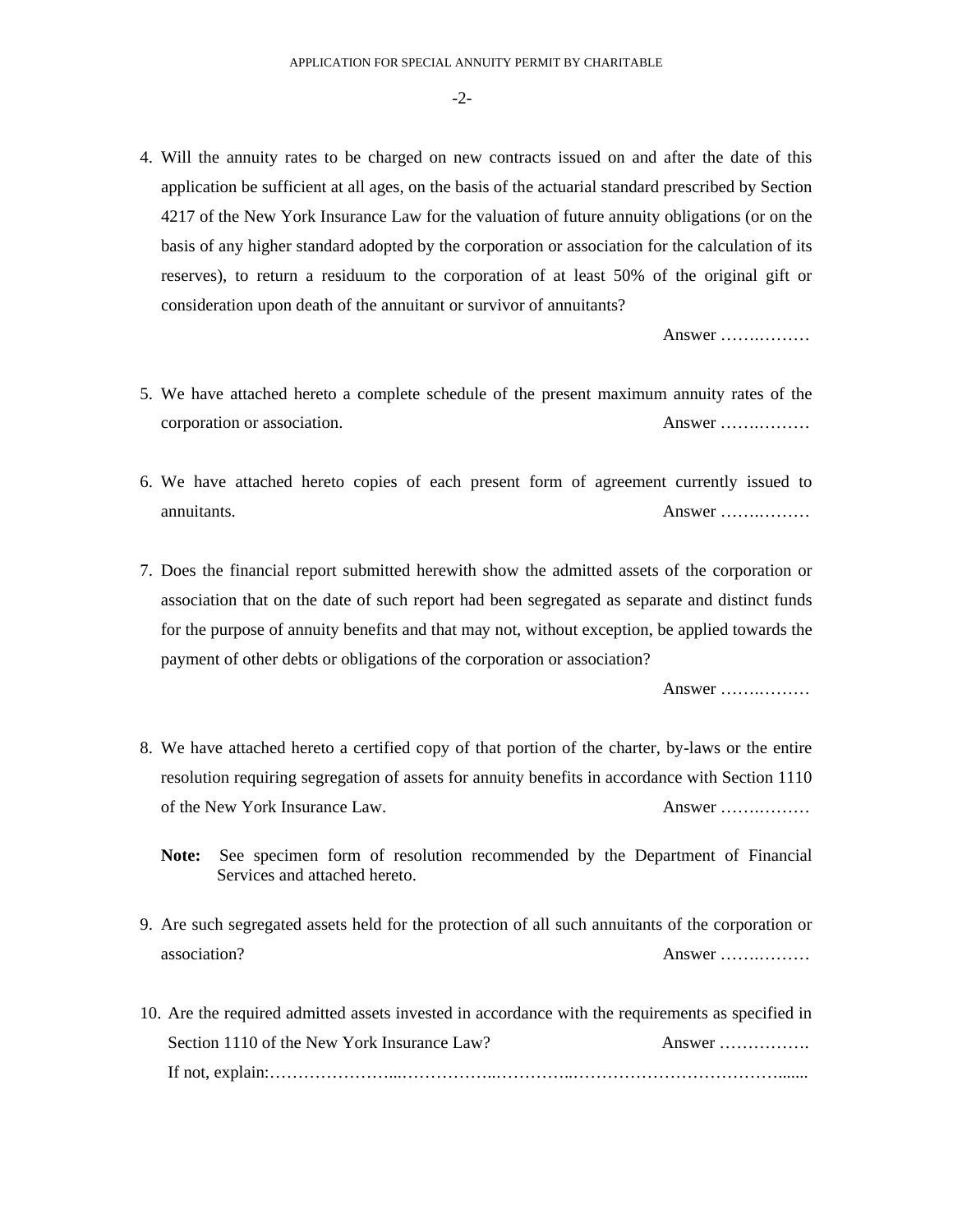11. The following is a Summary of the Financial Report submitted herewith relating to the segregated funds referred to in Interrogatory 7 above:

|        | Reserve on Annuities<br>per Actuary's Report | $\$\ldots\ldots\ldots\ldots\ldots\ldots\ldots$ |
|--------|----------------------------------------------|------------------------------------------------|
|        | Amounts past due and<br>unpaid to Annuitants |                                                |
|        | <b>Other Liabilities</b>                     |                                                |
|        | <b>Unassigned Funds</b><br>(Surplus)         |                                                |
| Total* | Total*                                       |                                                |

**\*** Total admitted asset column must equal total reserves, liabilities and surplus column.

|          |           |         | (Name of corporation or association)                                                               |           |
|----------|-----------|---------|----------------------------------------------------------------------------------------------------|-----------|
|          | SEAL      |         | By                                                                                                 | President |
|          |           |         |                                                                                                    | Treasurer |
| State of |           |         |                                                                                                    |           |
|          | County of | $\}$ SS |                                                                                                    |           |
|          |           |         |                                                                                                    |           |
|          |           |         |                                                                                                    |           |
|          |           |         | and and and and being being                                                                        |           |
|          |           |         | duly severally sworn, each for himself deposes and says that the said _________________________ is |           |
|          |           |         |                                                                                                    |           |
|          |           |         | is that he/she signed the                                                                          |           |
|          |           |         | foregoing application by order of the board of directors; that he/she has read the application and |           |
|          |           |         | knows the contents thereof and the statements contained therein and that such application and the  |           |
|          |           |         | data submitted to the Actuary or Accountant as the basis of his/her certification of valuation are |           |
|          |           |         | true and complete to the best of his/her knowledge, information and belief.                        |           |
|          |           |         |                                                                                                    | President |

day of  $\_\_\_\_\_$  20 $\_\_\_\_\_\$ 

l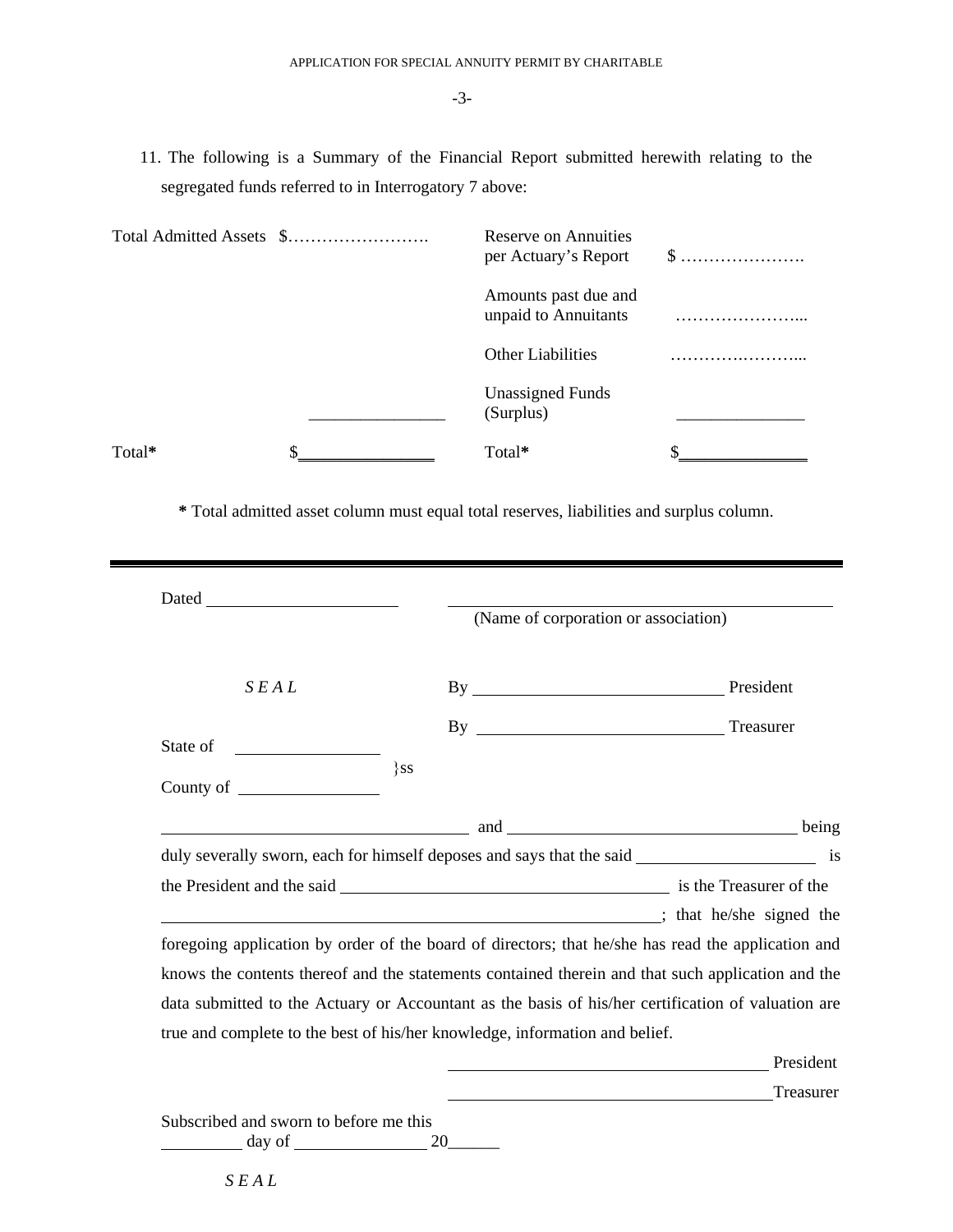-4-

## **Certification of the Valuation of the**

#### **Annuity Liabilities**

| State of                                                                                                |
|---------------------------------------------------------------------------------------------------------|
| $\left\{\right.$ ss.:                                                                                   |
| County of $\dots\dots\dots\dots\dots\dots\dots$                                                         |
|                                                                                                         |
|                                                                                                         |
|                                                                                                         |
| computed based upon the schedules and other valuation data submitted to him; that the bases used in the |
| valuation are shown below and that such bases satisfy the minimum requirements of Section 4217 of the   |
| Insurance Law of the State of New York:                                                                 |

| Annuity<br>Table of | Assumed<br>Rate of | Years of<br>Issue of | Amount<br>of | Deduct<br>Reinsurance | <b>Net</b><br>Annuity |
|---------------------|--------------------|----------------------|--------------|-----------------------|-----------------------|
| Mortality           | Interest           | Annuity              | Reserve      | Annuity               | Reserve               |
|                     |                    | Contracts            |              | Reserve               |                       |
| .                   | .                  | .                    | .            | .                     | .                     |
| .                   | .                  | .                    | .            | .                     | .                     |
| .                   | .                  | .                    | .            | .                     | .                     |
| .                   | .                  | .                    | .            | .                     |                       |
|                     |                    |                      |              | Total                 |                       |

| Actuary/Accountant |  |
|--------------------|--|

Subscribed and sworn to before me this ………day of ……….……. 20\_\_\_\_

*S E A L* 

……………….………………………………………….…………. Notary Public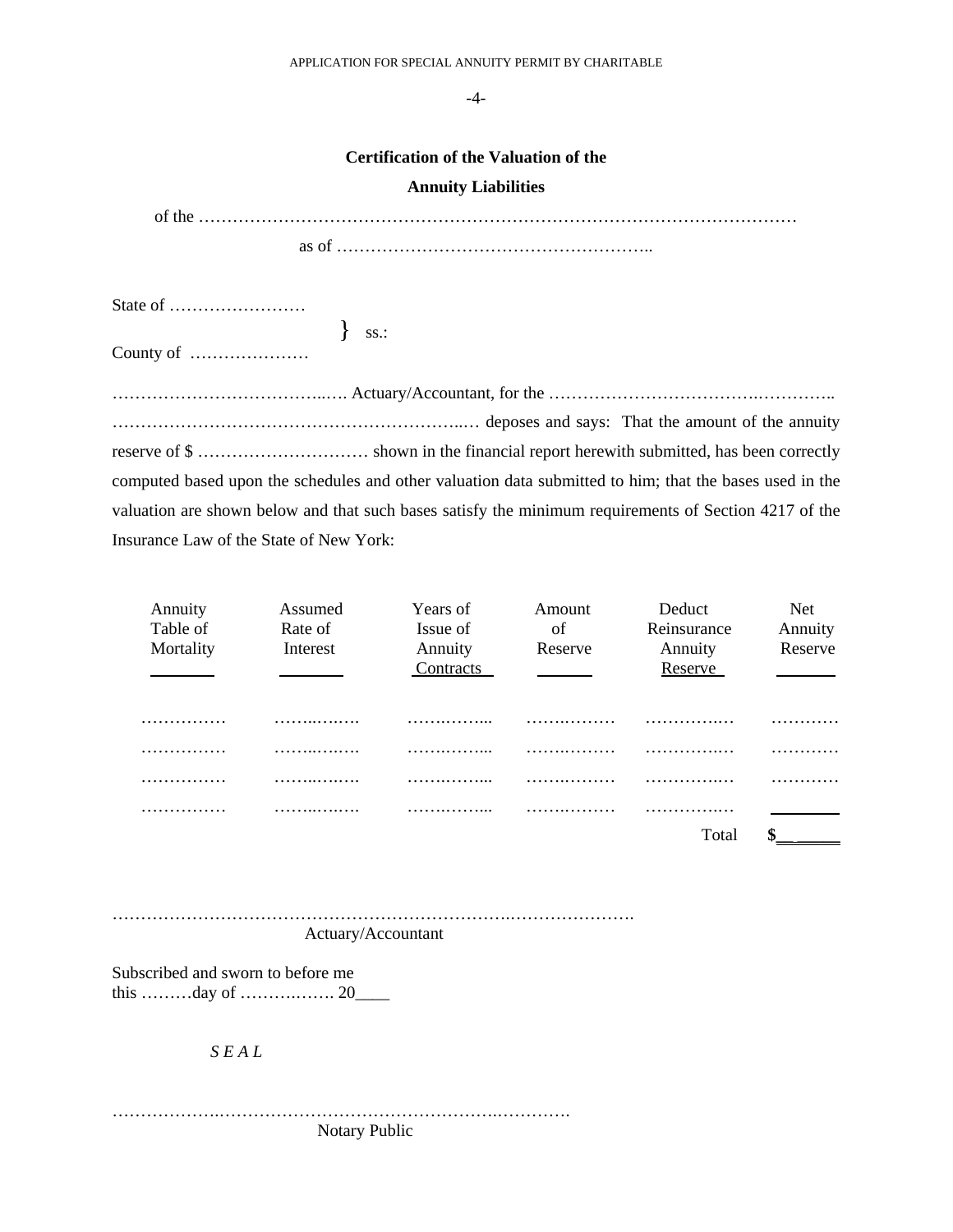*Note:* The following proposed resolution would be satisfactory to the New York State Department of Financial Services.

## **PROPOSED FORM OF RESOLUTION TO BE PASSED BY CHARITABLE ANNUITY SOCIETIES RELATING TO THE APPLICATION FOR A SPECIAL PERMIT AND THE SEGREGATION OF ANNUITY RESERVE FUNDS**

WHEREAS, Article 11, Section 1110 of the Insurance Law of New York State passed July, 1984 and known as Chapter 367 of the Laws of 1984 provides, among other things in respect to the exemption of Charitable Annuity Societies from certain provisions of the Insurance Law of the State of New York, that every duly organized domestic or foreign non-stock corporation (or association) conducted without profit engaged solely in bona fide charitable, religious, missionary, educational or philanthropic activities and which has been in active operation for at least ten years prior to the application for a permit hereinafter mentioned, and which issues gift annuity agreements, shall segregate from its assets as separate and distinct funds, independent from all other funds of such corporation (or association), an amount at least equal to the reserves and surplus as required therein on all gift annuity agreements, and shall not apply said assets for the payment of the debts and obligations of the corporation (or association) or for any purpose other than the annuity benefits therein specified, and,

WHEREAS this Section provides for the issuance of a special permit by the Superintendent of Financial Services of the State of New York for the purposes therein mentioned.

NOW, THEREFORE, be it RESOLVED that in order to meet the aforesaid requirements of the law and for the purpose of obtaining a special permit from the Superintendent of Financial Services of the State of New York to issue gift annuity agreements in New York there shall be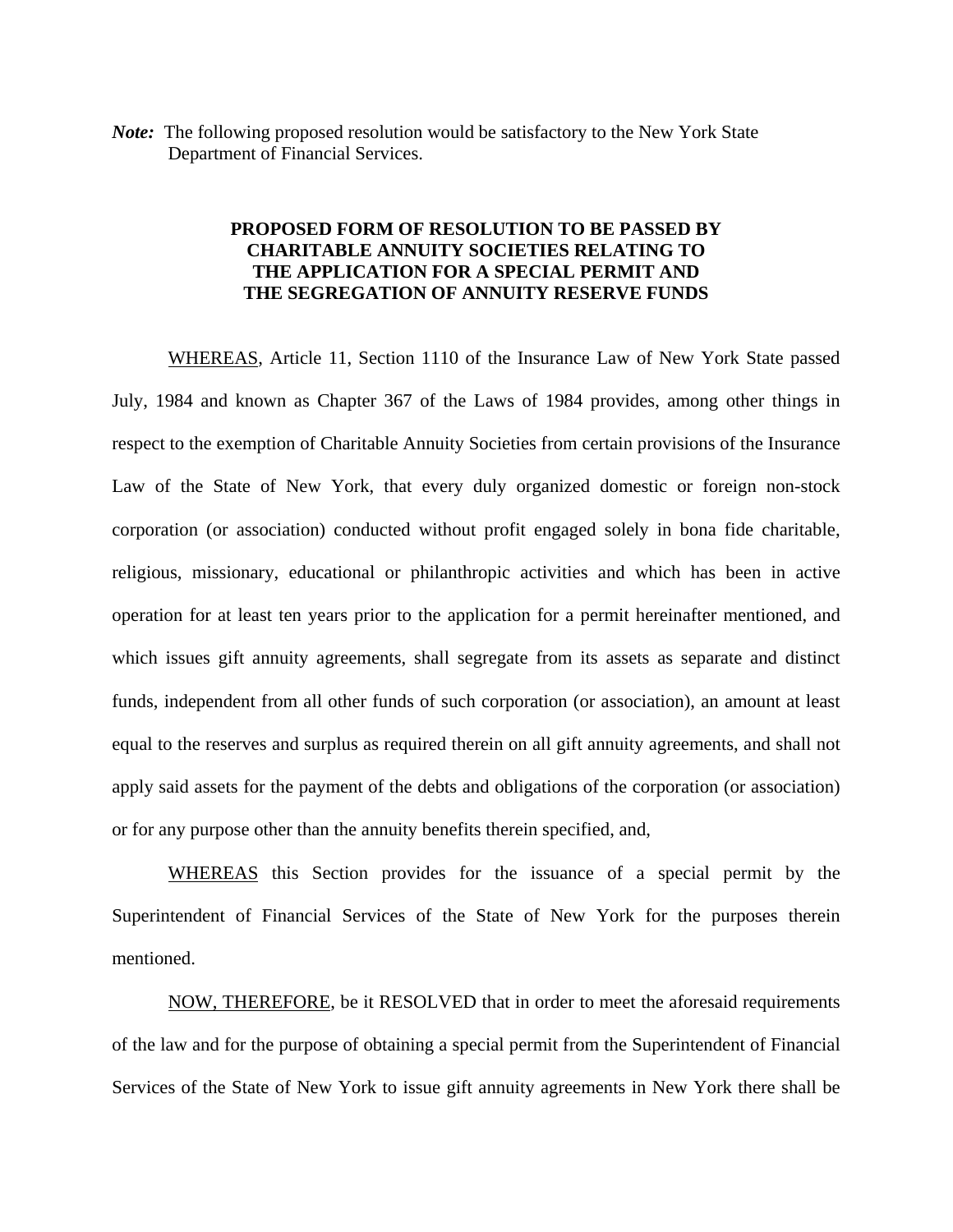set aside and maintained assets of the corporation (or association) as a separate and distinct fund independent of all other funds of the corporation (or association) in an amount at least equal to the reserves and surplus of ten percent of such reserves on all the corporation's (or association's) outstanding gift annuity agreements required by subsection (b) of Section 1110 of the New York Insurance Law, which shall be invested in accordance with the provisions of subsection  $(b)^*$  of Section 1110 of the New York Insurance Law and which segregated funds shall not be applied for the payment of debts and obligations of the corporation (or association) or for any purpose other than the annuity benefits herein referred to and which fund shall be known as …………………………………………………. (*use a name that will clearly designate it as the reserve account contemplated by this subsection*).

Any assets heretofore segregated and held as separate funds on account of annuity benefits shall be merged with the aforesaid segregated assets to the extent required in order to comply with the provisions of Section 1110.

<sup>\*</sup> In the case of a foreign society make to read (b) and (c).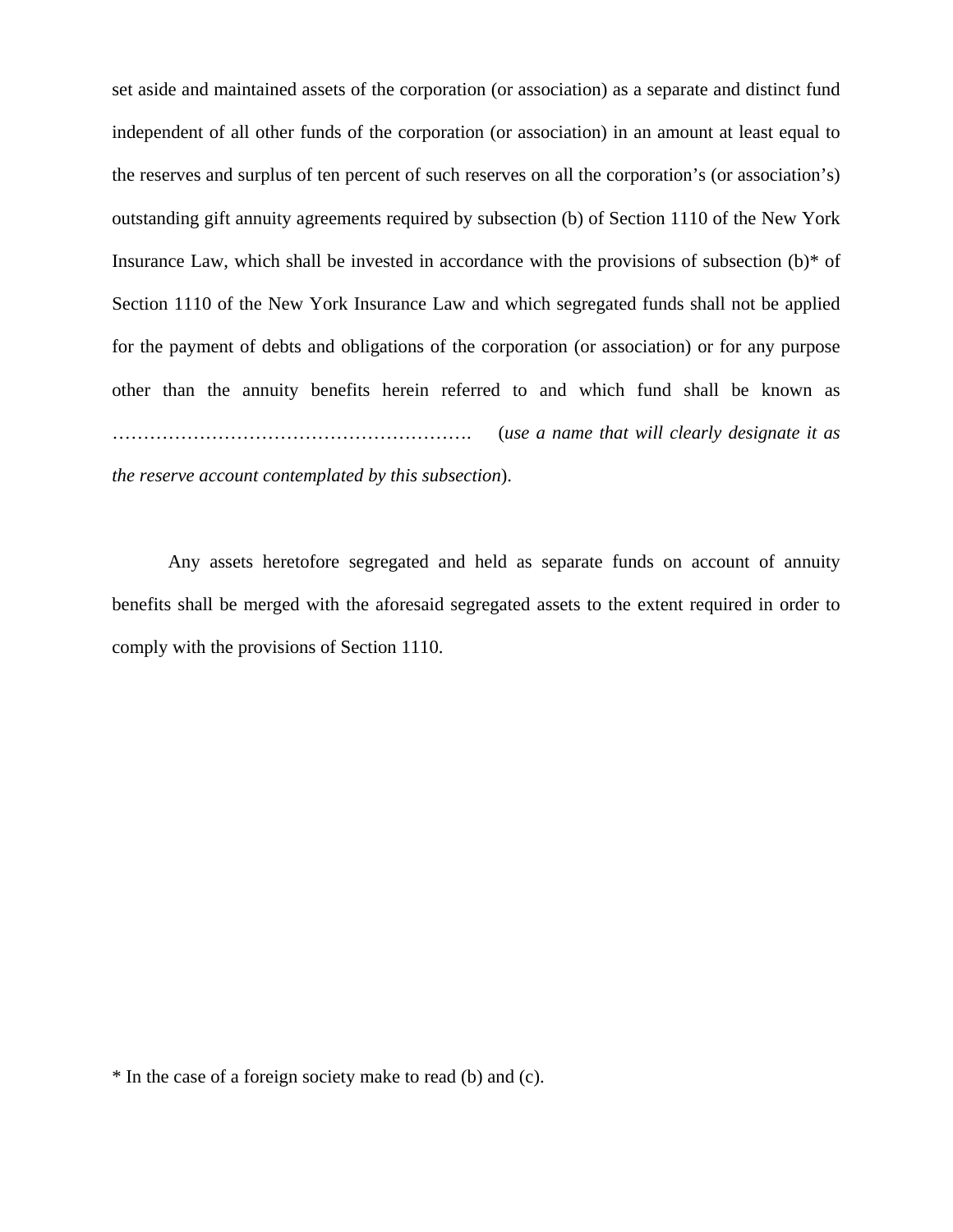*Note:* The following proposed resolution would be satisfactory to the New York State Department of Financial Services.

# **PROPOSED FORM OF RESOLUTION TO BE PASSED BY THE BOARD OF DIRECTORS OF CHARITABLE ANNUITY SOCIETIES RELATING TO AN APPLICATION FOR AN EXEMPTION FROM RECEIVING A SPECIAL PERMIT TO ISSUE CHARITABLE GIFT ANNUITIES IN THE STATE OF NEW YORK AND THE SEGREGATION OF ANNUITY RESERVE FUNDS**

WHEREAS, Article 11, Section 1110 of the Insurance Law of New York State passed July, 1984, and amended most recently by Chapter 238 of the Laws of 2013 provides, among other things in respect to the exemption of charitable annuity societies from certain provisions of the Insurance Law of the State of New York, that every duly organized domestic or foreign non-stock corporation (or association) conducted without profit engaged solely in bona fide charitable, religious, missionary, educational or philanthropic activities, which has been in active operation for at least ten years, and which issues gift annuity agreements whose requisite reserve computed in accordance with this chapter does not exceed the amount of one million dollars, shall segregate from its assets as separate and distinct funds, independent from all other funds of such corporation (or association) organization, an amount at least equal to the reserves and surplus of twenty-five per centum on all gift annuity agreements, and shall not apply said assets for the payment of the debts and obligations of the corporation (or association) or for any purpose other than the annuity benefits therein specified, and,

WHEREAS this Section provides for an exemption from obtaining a special permit by the Superintendent of Financial Services of the State of New York for the purposes of issuing gift annuity agreements.

NOW, THEREFORE, be it RESOLVED that in order to meet the aforesaid requirements of the law and for the purpose of issuing gift annuity agreements in New York there shall be set aside and maintained assets of the corporation (or association) as a separate and distinct fund independent of all other funds of the corporation (or association) in an amount at least equal to the reserve required by section four thousand two hundred seventeen of this chapter and a surplus of at least twenty-five per centum of such reserve on all the corporation's (or association's) outstanding gift annuity agreements, which shall be invested in accordance with the provisions of subsection  $(b)^*$ , except that the amount of admitted assets required by subsection  $(b)(i)$  shall be the sum of its reserves on its outstanding agreements, calculated in accordance with section four thousand two hundred seventeen of this chapter, and a surplus of twenty-five per centum of such reserves, of Section 1110 of the New York Insurance Law and which segregated funds shall not be applied for the payment of debts and obligations of the corporation (or association) or for any purpose other than the annuity benefits herein referred to and which fund shall be known as …………………………………………………. (*use a name that will clearly designate it as the reserve account contemplated by this subsection)*.

Any assets heretofore segregated and held as separate funds on account of annuity benefits shall be merged with the aforesaid segregated assets to the extent required in order to comply with the provisions of Section 1110 of the New York Insurance Law.

\* In the case of a foreign society make to read (b) and (c).